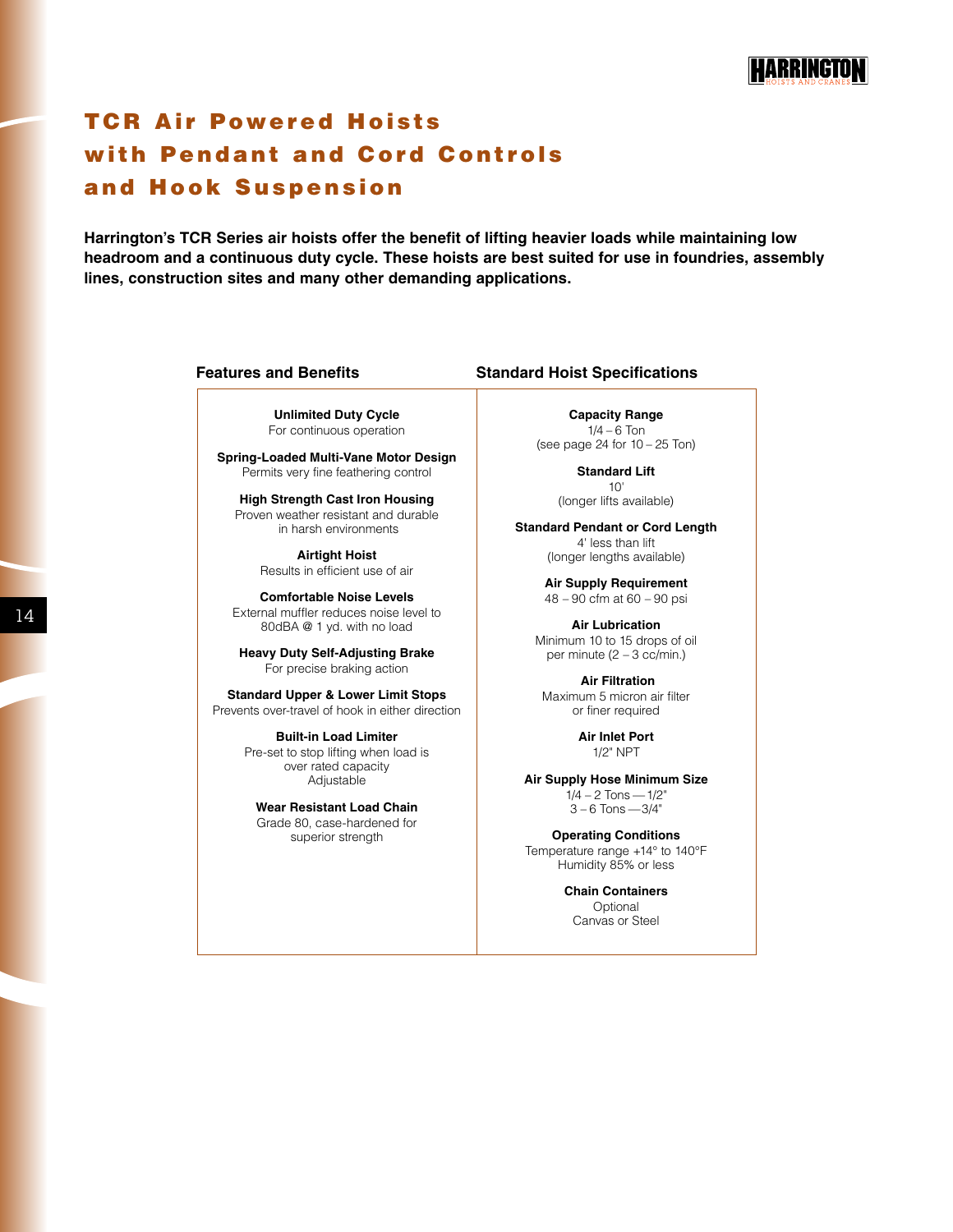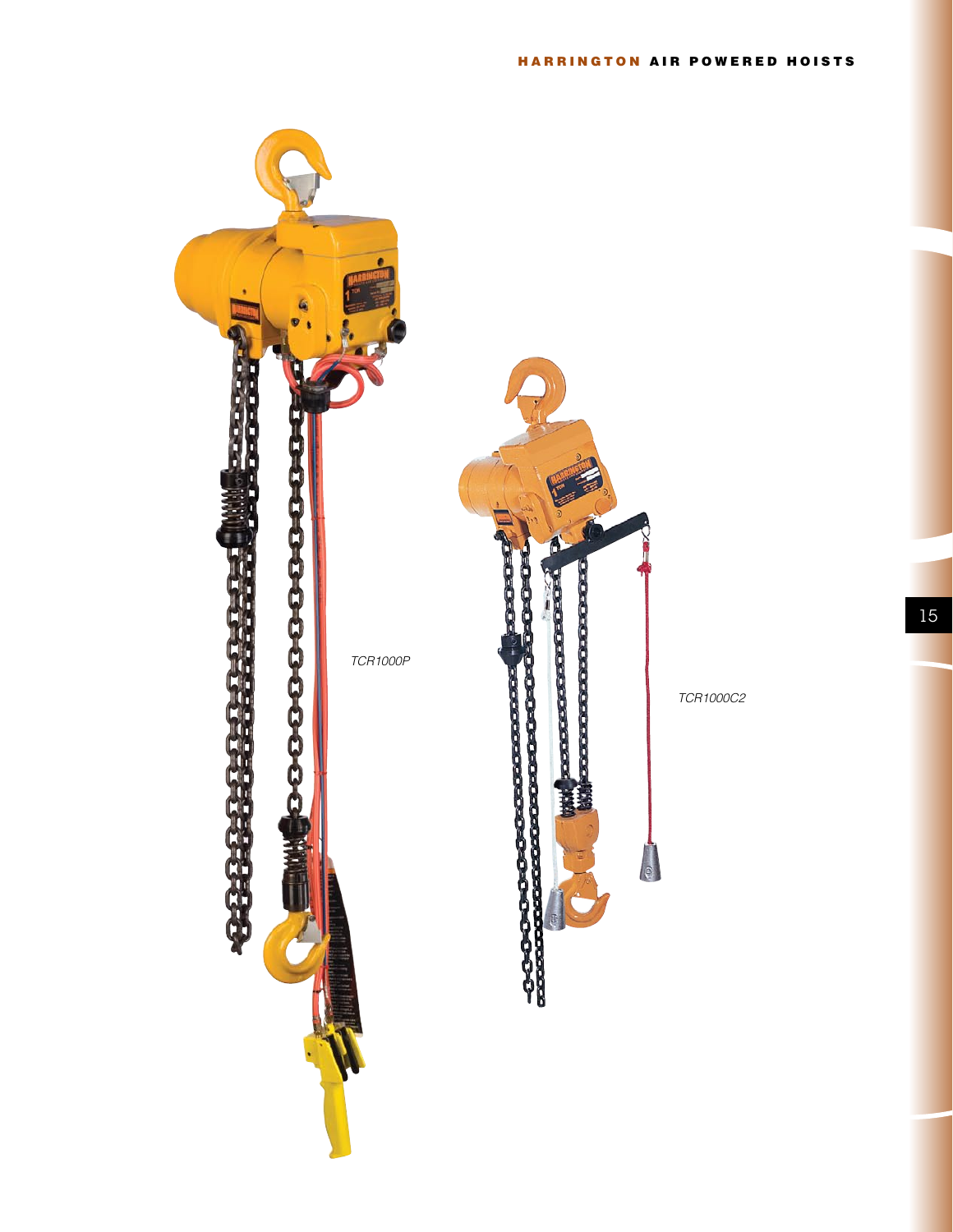# **TCR Air Powered Hoists** with Pendant and Cord Controls and Hook Suspension

### **Pendant Model—S p ecification s**

|                |                        | <b>Standard</b>                                       | Push<br><b>Button</b><br>Hose | <b>Up/Down Speeds</b><br>(t/t/min@90 psi) |                  | Up/Down | <b>Air Consumption Rates</b><br>(cubic ft/min $@90$ psi) | Load<br>Chain<br>Diameter (mm)<br>x | Net             | Weight<br>for<br><b>Additional</b><br><b>One Foot</b> |
|----------------|------------------------|-------------------------------------------------------|-------------------------------|-------------------------------------------|------------------|---------|----------------------------------------------------------|-------------------------------------|-----------------|-------------------------------------------------------|
| Cap.<br>(Tons) | <b>Product</b><br>Code | Lift<br>(f <sup>t</sup> )<br>(f <sup>t</sup> )<br>7.5 |                               | <b>No Load</b>                            | <b>Full Load</b> | No Load | <b>Full Load</b>                                         | <b>Chain Fall</b><br>Lines          | Weight<br>(Ibs) | of Lift<br>(lbs)                                      |
| 1/4            | <b>TCR250P</b>         |                                                       |                               | 68/44                                     | 52/51            | 63/49   | 48/57                                                    | $6.3 \times 1$                      | 68              | 0.6                                                   |
| 1/2            | <b>TCR500P</b>         | 7.5                                                   |                               | 68/44                                     | 37/57            | 63/49   | 48/57                                                    | $6.3 \times 1$                      | 68              | 0.6                                                   |
|                | TCR1000P2              | 7.5                                                   |                               | 34/22                                     | 19/29            |         | 48/57                                                    | $6.3 \times 2$                      | 78              | 1.2                                                   |
|                | <b>TCR1000P</b>        | 10                                                    | 7.5                           | 37/22                                     | 21/33            | 62/53   | 53/60                                                    | $7.1 \times 1$                      | 77              | 0.8                                                   |
| $\overline{2}$ | <b>TCR2000P2</b>       |                                                       | 7.5                           | 19/11                                     | 11/16            | 62/53   | 53/60                                                    | $7.1 \times 2$                      | 88              | 1.5                                                   |
| 3              | <b>TCR3000P</b>        |                                                       | 8.0                           | 18/11                                     | 10/15            | 90/65   | 71/74                                                    | $11.2 \times 1$                     | 152             | 2.0                                                   |
| 6              | <b>TCR6000P2</b>       |                                                       | 8.0                           | 9/5                                       | 5/7              | 90/65   | 71/74                                                    | $11.2 \times 2$                     | 198             | 4.0                                                   |

# **Pendant Model— D i m e n s ion s**

| Cap.<br>(Tons) | <b>Product</b><br>Code | <b>Headroom</b><br>C<br>(in) | a<br>(in) | b<br>(in) | d<br>(in) | e<br>(in) | g<br>(in) | h<br>(in) | (in) | ٠<br>(in) |
|----------------|------------------------|------------------------------|-----------|-----------|-----------|-----------|-----------|-----------|------|-----------|
| 1/4            | <b>TCR250P</b>         | 18.2                         | 13.5      | 6.9       | 6.1       | 6.6       | 1.2       | 4.9       | 2.0  | 1.3       |
| 1/2            | <b>TCR500P</b>         | 18.2                         | 13.5      | 6.9       | 6.1       | 6.6       | 1.2       | 4.9       | 2.0  | 1.3       |
| 1              | TCR1000P2              | 20.4                         | 13.5      | 7.7       | 6.1       | 6.6       | 1.2       | 5.9       | 1.9  | 2.2       |
| 1              | <b>TCR1000P</b>        | 18.3                         | 13.5      | 6.9       | 6.1       | 6.6       | 1.2       | 4.9       | 2.0  | 1.3       |
| $\overline{2}$ | TCR2000P2              | 21.8                         | 13.5      | 8.0       | 6.1       | 6.6       | 1.2       | 6.0       | 2.0  | 2.3       |
| 3              | <b>TCR3000P</b>        | 22.2                         | 17.7      | 8.9       | 8.0       | 9.0       | 1.3       | 1.9       | 6.9  | 1.7       |
| 6              | TCR6000P2              | 26.5                         | 17.7      | 11.1      | 8.0       | 9.0       | 1.7       | 2.5       | 8.7  | 3.4       |



*TCR500P Single Fall Pendant Model*



*Double Fall Pendant Model*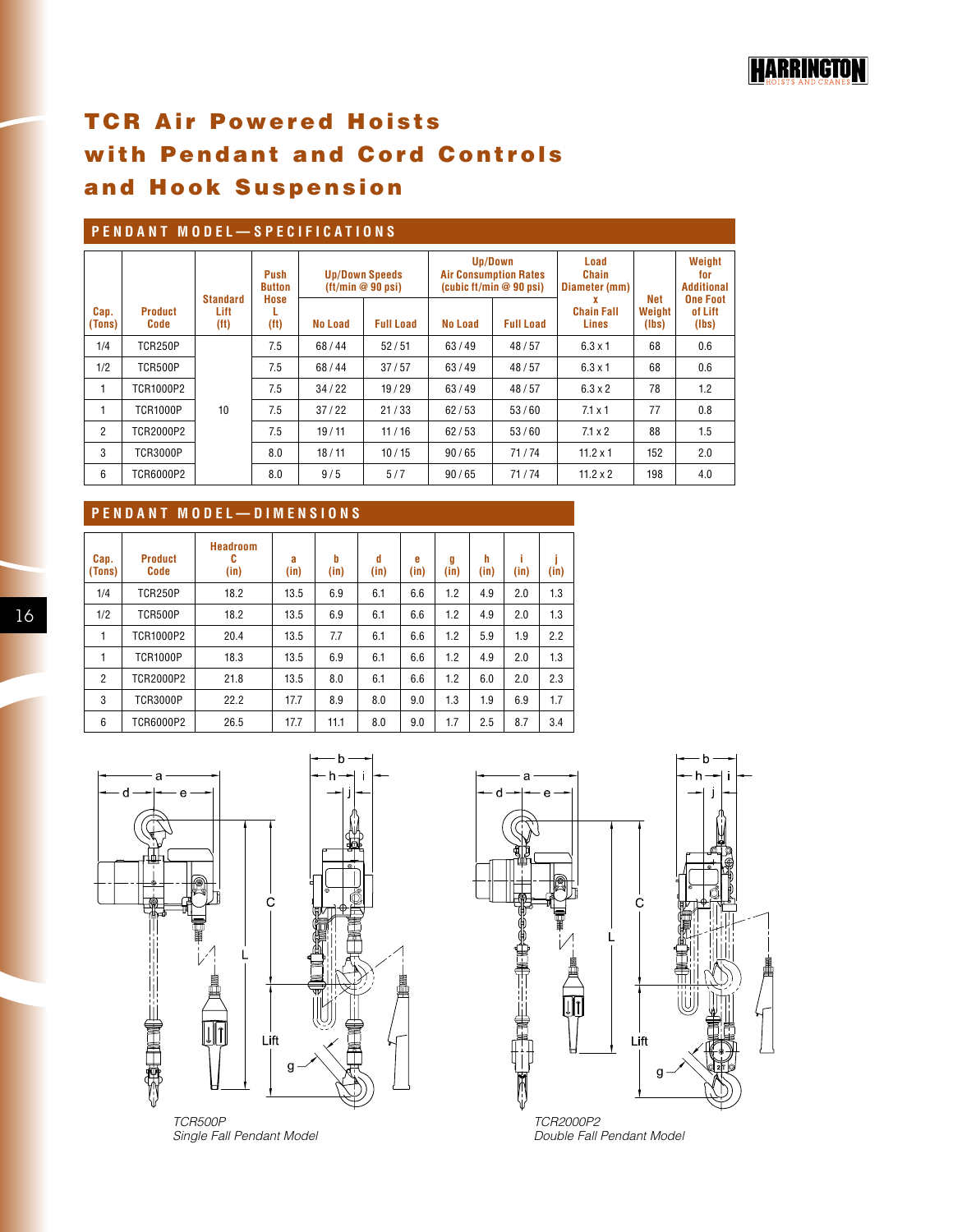### **cord Model—S p ecification s**

|                |                        | <b>Standard</b>           | Cord                   |         | <b>Up/Down Speeds</b><br>(tt/min@90 psi) |                | Up/Down<br><b>Air Consumption Rates</b><br>(cubic ft/min $@90$ psi) | Load<br>Chain<br>Diameter (mm)  | Net             | Weight<br>for<br><b>Additional</b><br><b>One Foot</b> |
|----------------|------------------------|---------------------------|------------------------|---------|------------------------------------------|----------------|---------------------------------------------------------------------|---------------------------------|-----------------|-------------------------------------------------------|
| Cap.<br>(Tons) | <b>Product</b><br>Code | Lift<br>(f <sup>t</sup> ) | L<br>(f <sup>t</sup> ) | No Load | <b>Full Load</b>                         | <b>No Load</b> | <b>Full Load</b>                                                    | x<br><b>Chain Fall</b><br>Lines | Weight<br>(Ibs) | of Lift<br>(Ibs)                                      |
| 1/4            | <b>TCR250C</b>         |                           | 7.5                    | 68/44   | 52/51                                    | 63/49          | 48/57                                                               | $6.3 \times 1$                  | 66              | 0.6                                                   |
| 1/2            | <b>TCR500C</b>         |                           | 7.5                    | 68/44   | 37/57                                    | 63/49          | 48/57                                                               | $6.3 \times 1$                  | 66              | 0.6                                                   |
| л.             | TCR1000C2              |                           | 7.5                    | 34/22   | 19/29                                    | 63/49          | 48/57                                                               | $6.3 \times 2$                  | 76              | 1.2                                                   |
|                | <b>TCR1000C</b>        | 10                        | 7.5                    | 37/22   | 21/33                                    | 62/53          | 53/60                                                               | $7.1 \times 1$                  | 75              | 0.8                                                   |
| $\overline{2}$ | <b>TCR2000C2</b>       |                           | 7.5                    | 19/11   | 11/16                                    | 62/53          | 53/60                                                               | $7.1 \times 2$                  | 86              | 1.5                                                   |
| 3              | <b>TCR3000C</b>        |                           | 8.0                    | 18/11   | 10/15                                    | 90/65          | 71/74                                                               | $11.2 \times 1$                 | 150             | 2.0                                                   |
| 6              | <b>TCR6000C2</b>       |                           | 8.0                    | 9/5     | 5/7                                      | 90/65          | 71/74                                                               | $11.2 \times 2$                 | 196             | 4.0                                                   |

# **C ord Model— D i m e n s ion s**

| Cap.<br>(Tons) | <b>Product</b><br><b>Code</b> | <b>Headroom</b><br>C<br>(in) | a<br>(in) | b<br>(in) | d<br>(in) | e<br>(in) | g<br>(in) | h<br>(in) | ı<br>(in) | (in) | k<br>(in) |
|----------------|-------------------------------|------------------------------|-----------|-----------|-----------|-----------|-----------|-----------|-----------|------|-----------|
| 1/4            | <b>TCR250C</b>                | 18.2                         | 13.5      | 6.9       | 6.1       | 6.6       | 1.2       | 4.9       | 2.0       | 1.3  | 8.3       |
| 1/2            | <b>TCR500C</b>                | 18.2                         | 13.5      | 6.9       | 6.1       | 6.6       | 1.2       | 4.9       | 2.0       | 1.3  | 8.3       |
|                | TCR1000C2                     | 20.4                         | 13.5      | 7.7       | 6.1       | 6.6       | 1.2       | 5.9       | 1.9       | 2.2  | 8.3       |
|                | <b>TCR1000C</b>               | 18.3                         | 13.5      | 6.9       | 6.1       | 6.6       | 1.2       | 4.9       | 2.0       | 1.3  | 8.3       |
| $\overline{2}$ | TCR2000C2                     | 21.8                         | 13.5      | 8.0       | 6.1       | 6.6       | 1.2       | 6.0       | 2.0       | 2.3  | 8.3       |
| 3              | <b>TCR3000C</b>               | 22.2                         | 17.7      | 8.9       | 8.0       | 9.0       | 1.3       | 1.9       | 6.9       | 1.7  | 8.3       |
| 6              | TCR6000C2                     | 26.5                         | 17.7      | 11.1      | 8.0       | 9.0       | 1.7       | 2.5       | 8.7       | 3.4  | 8.3       |



*Single Fall Cord Model*



*Double Fall Cord Model*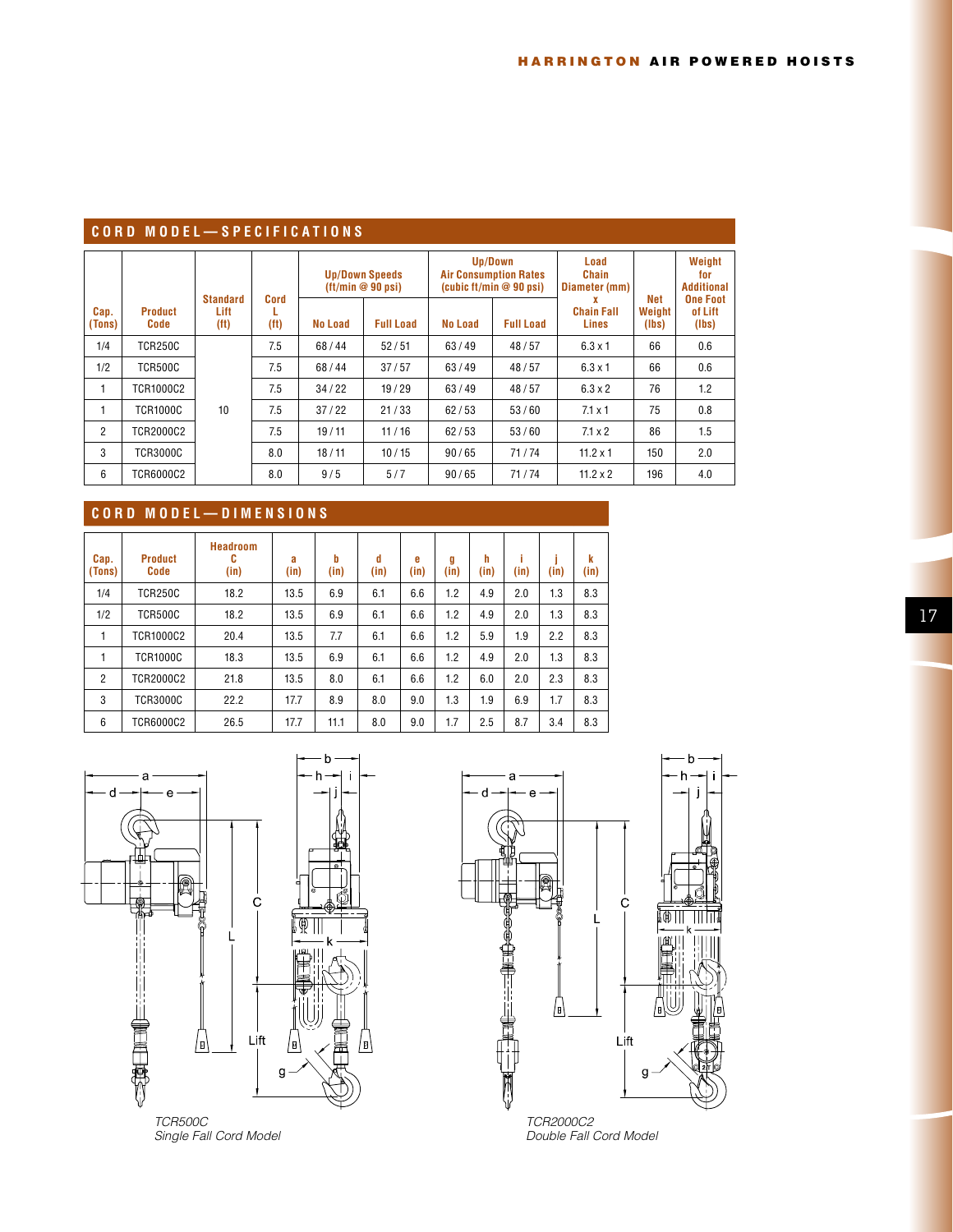# **TCRM, TCRP and TCRG Air Powered Hoists** with Air Powered, Push and Geared Trolleys

**Harrington's TCR hoists will couple with our air powered, push or geared trolleys for added mobility. The MCR air powered trolley is the ideal choice for transporting medium to heavy loads in construction and foundry applications. The economical PT or GT manual trolleys are perfect for lighter, infrequent moves and in small workshops.**

*Refer to page 14 for standard hoist specifications.*

### **Air Powered Trolleys**

**Unlimited Duty Cycle** For continuous operation

**Spring-Loaded Multi-Vane Motor Design** Permits smooth operation and controlled travel

**High Strength Cast Iron Housing** Proven weather resistant and durable in harsh environments

**Internal Disc Brake** Protected from harsh environments

**Drop Stops & Rubber Bumpers** To ensure safe operation

**Side Guide Rollers** Provide additional stability and smooth travel

> **Versatile Wheels** Fit flat or tapered beam flange

**Trolley Muffler** Produces low noise levels

# **Manual Trolleys**

**Shafts** Standard shafts fit wide range of beams Longer shafts available for larger beams Spacers for easy adjustments

**Wheels**

All steel Sealed ball bearings Fit flat or tapered beam flange

#### **Features and Benefits Standard Hoist Specifications**

#### **Air Powered Trolleys**

**Capacity Range**  $1/4 - 6$  Ton

**Control Option on Trolley/Hoist** Pendant control only

**Standard Pendant Length** 4' less than lift (longer lengths available —maximum 30')

> **Air Supply Requirement** 53 cfm at 60 – 90 psi

**Air Lubrication** Minimum 10 to 15 drops of oil per minute (2 – 3cc/min.)

**Air Filtration** Maximum 5 micron air filter or finer required

> **Air Inlet Port** 3/4" NPT

**Air Supply Hose Minimum Size**  $1/4 - 2$  Tons -  $1/2$ " 3 – 6 Tons —3/4"

**Operating Conditions** Temperature range +14° to 140°F Humidity 85% or less

### **Manual Trolleys**

**Capacity Range**  $1/4 - 6$  Ton

**Control Option on Hoist** TCRP and TCRG — Pendant and cord

**Standard Hand Chain Length** On geared trolleys 2' less than lift (longer lengths available)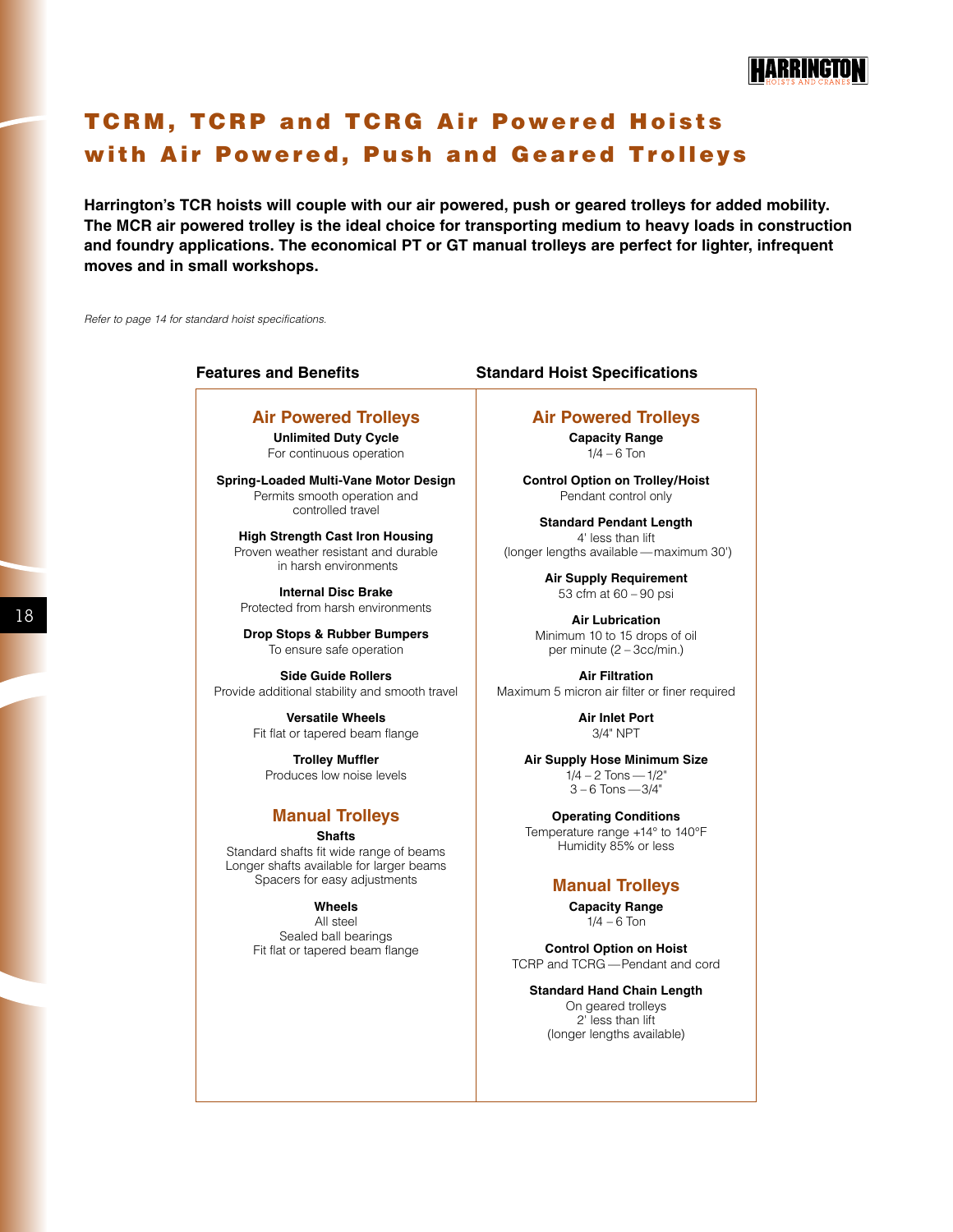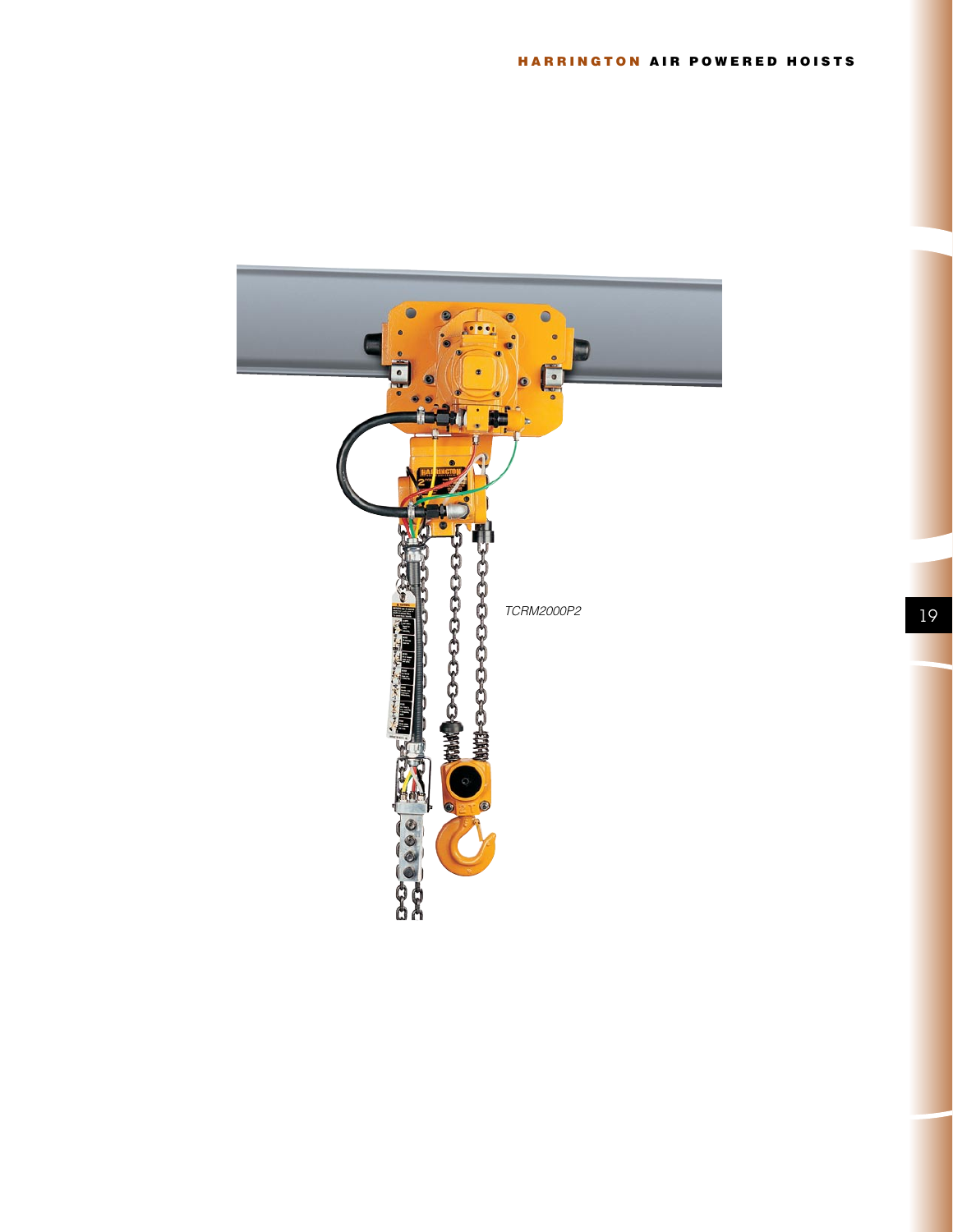# **TCRM, TCRP and TCRG Air Powered Hoists** with Air Powered, Push and Geared Trolleys

# **Pendant Model w i t h A ir Po w ered T rolley s — S p ecification s**

|                |                        |                           | Push                  |                 | <b>Up/Down Speeds</b> |                         |       | Up/Down<br><b>Air Consumption Rates</b><br>$(cfm \otimes 90 \text{ psi})$ |                | <b>Flange</b>                 | <b>Minimum</b><br>Allow. | Load<br><b>Chain</b><br><b>Diameter</b> |                 | Weight<br>for                        |
|----------------|------------------------|---------------------------|-----------------------|-----------------|-----------------------|-------------------------|-------|---------------------------------------------------------------------------|----------------|-------------------------------|--------------------------|-----------------------------------------|-----------------|--------------------------------------|
|                |                        | <b>Standard</b>           | <b>Button</b><br>Hose | (tt/min@90 psi) |                       | <b>Traversing</b>       |       | <b>TCR</b>                                                                | <b>MCR</b>     | Width<br><b>Adjustability</b> |                          | (mm)                                    | Net             | <b>Additional</b><br><b>One Foot</b> |
| Cap.<br>(Tons) | <b>Product</b><br>Code | Lift<br>(f <sup>t</sup> ) | (f <sup>t</sup> )     | No Load         | <b>Full Load</b>      | <b>Speed</b><br>ft/min) |       | No Load   Full Load   Full Load                                           | <b>No Load</b> | в<br>(in)                     | for<br>Curve<br>(in)     | <b>Chain Fall</b><br>Lines              | Weight<br>(lbs) | of Lift<br>(lbs)                     |
| 1/4            | TCRM250P               |                           |                       | 68/44           | 52/51                 |                         | 63/49 | 48/57                                                                     | 53             |                               |                          | $6.3 \times 1$                          | 170             | 0.6                                  |
| 1/2            | TCRM500P               |                           |                       | 68/44           | 37/57                 |                         | 63/49 | 48/57                                                                     | 53             | 2.28 to 5.00                  | 137.8                    | $6.3 \times 1$                          | 170             | 0.6                                  |
|                | <b>TCRM1000P2</b>      |                           |                       | 34/22           | 19/29                 |                         | 63/49 | 48/57                                                                     | 53             |                               |                          | $6.3 \times 2$                          | 183             | 1.2                                  |
|                | TCRM1000P              | 10                        | 7.4                   | 37/22           | 21/33                 | 65                      | 62/53 | 53/60                                                                     | 53             |                               |                          | $7.1 \times 1$                          | 209             | 0.8                                  |
| $\overline{2}$ | TCRM2000P2             |                           |                       | 18.5/11         | 11/16                 | 62/53                   | 53/60 | 53                                                                        |                | 51.2                          | $7.1 \times 2$           | 254                                     | 1.5             |                                      |
| 3              | TCRM3000P              |                           |                       | 10/15<br>18/11  |                       | 90/65                   | 71/74 | 3.94 to 6.02<br>53                                                        |                |                               | $11.2 \times 1$          | 254                                     | 2.0             |                                      |
| 6              | <b>TCRM6000P2</b>      |                           |                       | 9/5             | 5/7                   |                         | 90/65 | 71/74                                                                     | 53             | 4.92 to 7.02                  | 78.7                     | $11.2 \times 2$                         | 364             | 4.0                                  |

## **Pendant Model w i t h A ir Po w ered T rolley s — D i m e n s ion s**

| Cap.<br>(Tons) | <b>Product</b><br>Code | <b>Headroom</b><br>C<br>(in) | b<br>(in) | p,<br>(in) | d<br>(in) | e<br>(in) | e'<br>(in) | g<br>(in) | (in) | (in) | k<br>(in) | m<br>(in) | n<br>(in) | r<br>(in) | (in) |
|----------------|------------------------|------------------------------|-----------|------------|-----------|-----------|------------|-----------|------|------|-----------|-----------|-----------|-----------|------|
| 1/4            | TCRM250P               | 19.3                         | 12.4      | 15.6       | 10.3      | 6.2       | 3.7        | 1.2       | 3.7  | 0.9  | 4.8       | 4.6       | 4.4       | 2.0       | 1.2  |
| 1/2            | TCRM500P               | 19.3                         | 12.4      | 15.6       | 10.3      | 6.2       | 3.7        | 1.2       | 3.7  | 0.9  | 4.8       | 4.6       | 4.4       | 2.0       | 1.2  |
|                | <b>TCRM1000P2</b>      | 21.5                         | 12.4      | 15.6       | 10.3      | 6.2       | 3.7        | 1.2       | 3.7  | 0.9  | 4.8       | 4.6       | 4.4       | 2.0       | 1.2  |
|                | TCRM1000P              | 19.5                         | 12.4      | 15.6       | 10.3      | 6.2       | 3.7        | 1.2       | 3.7  | 0.9  | 4.8       | 4.6       | 4.4       | 2.0       | 1.2  |
| $\overline{2}$ | TCRM2000P2             | 23.3                         | 13.4      | 17.4       | 10.5      | 6.9       | 3.9        | 1.2       | 4.9  | 1.3  | 5.0       | 5.1       | 5.5       | 2.8       | 1.7  |
| 3              | <b>TCRM3000P</b>       | 21.8                         | 13.4      | 17.4       | 10.5      | 6.9       | 3.9        | 1.3       | 4.9  | 1.4  | 5.0       | 5.1       | 5.5       | 2.8       | 1.7  |
| 6              | <b>TCRM6000P2</b>      | 25.9                         | 15.7      | 19.8       | 10.8      | 8.1       | 4.3        | 1.7       | 5.5  | 1.4  | 5.5       | 5.7       | 6.1       | 3.9       | 2.3  |
|                |                        |                              |           |            |           |           |            |           |      |      |           |           |           |           |      |



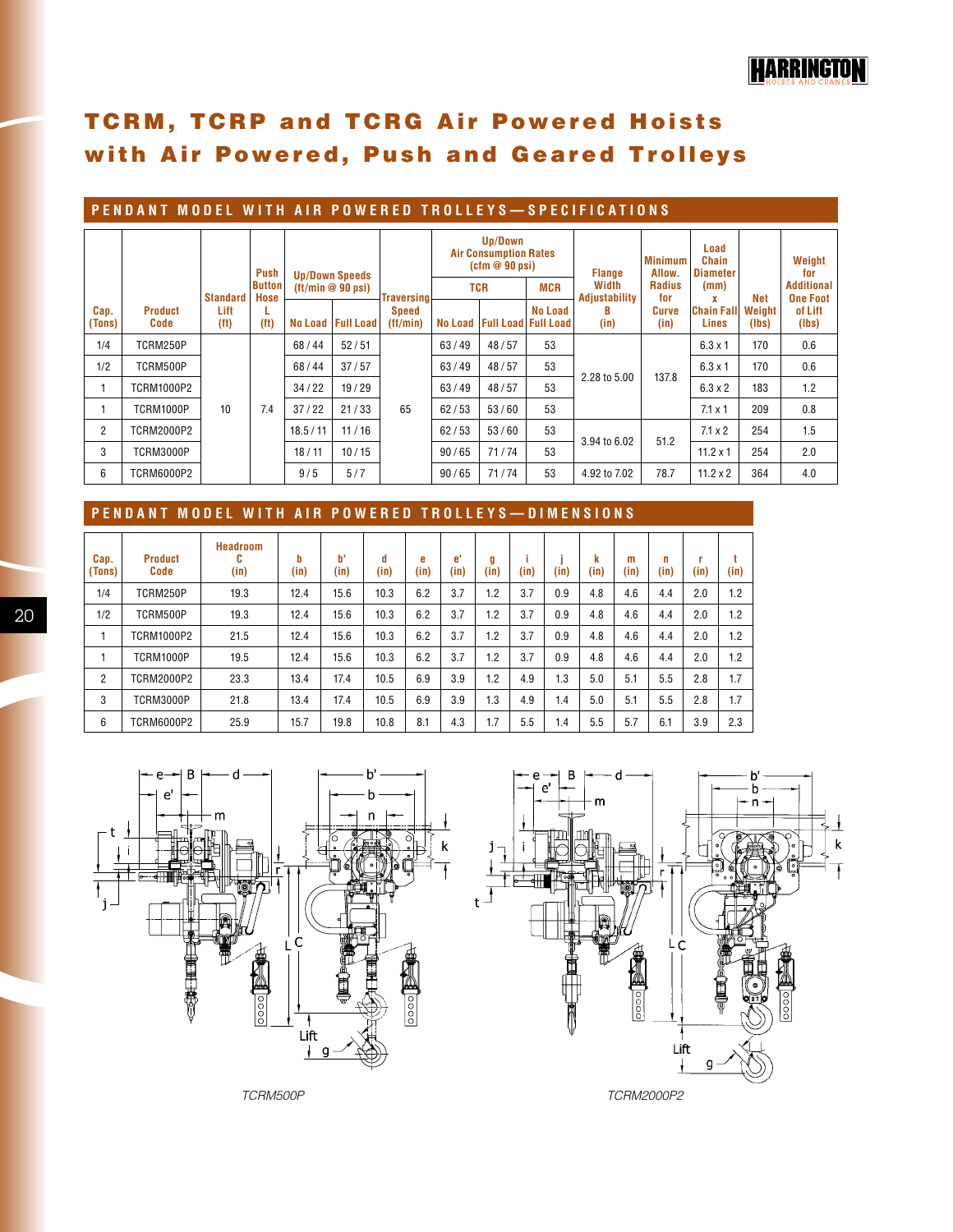### **Pendant Model w i t h P ush or Geared T rolley s — S p ecification s**

| Cap.           | <b>Product</b>   | <b>Standard</b><br>Lift | Push<br><b>Button</b><br><b>Hose</b> |         | <b>Up/Down Speeds</b><br>(tt/min@90 psi) |                | Up/Down<br><b>Air Consumption Rates</b><br>(cubic ft/min $@90$ psi) |                           | <b>Flange Width Adjustability</b><br>(in) | Minimum*<br>Allow.<br><b>Radius</b><br>for<br><b>Curve</b> | Load<br><b>Chain</b><br><b>Diameter</b><br>(mm)<br><b>Chain Fall</b> | Net<br>Weight | Weight<br>for<br><b>Additional</b><br><b>One Foot</b><br>of Lift |
|----------------|------------------|-------------------------|--------------------------------------|---------|------------------------------------------|----------------|---------------------------------------------------------------------|---------------------------|-------------------------------------------|------------------------------------------------------------|----------------------------------------------------------------------|---------------|------------------------------------------------------------------|
| (Tons)         | <b>Code</b>      | (f <sup>t</sup> )       | (f <sup>t</sup> )                    | No Load | <b>Full Load</b>                         | <b>No Load</b> | <b>Full Load</b>                                                    | <b>Standard</b>           | <b>Optional</b>                           | (in)                                                       | Lines                                                                | (lbs)         | (Ibs)                                                            |
| 1/4            | TCRP(TCRG)250P   |                         | 7.5                                  | 68/44   | 52/51                                    | 63/49          | 48/57                                                               | 2.28 to 4.00              | 4.01 to 8.00<br>(5.01 to 8.00)            | 13.8                                                       | $6.3 \times 1$                                                       | 76 (96)       | 0.6(1.2)                                                         |
| 1/2            | TCRP(TCRG)500P   |                         | 7.5                                  | 68/44   | 37/57                                    | 63/49          | 48/57                                                               | $(2.28 \text{ to } 5.00)$ | 0R<br>8.01 to 12.00                       | (51.2)                                                     | $6.3 \times 1$                                                       | 76 (96)       | 0.6(1.2)                                                         |
|                | TCRP(TCRG)1000P2 |                         | 7.5                                  | 34/22   | 19/29                                    | 63/49          | 48/57                                                               | 2.28 to 5.00              | 5.01 to 8.00<br>0R                        | 17.7                                                       | $6.3 \times 2$                                                       | 94 (108)      | 1.2(1.8)                                                         |
|                | TCRP(TCRG)1000P  | 10                      | 7.5                                  | 37/22   | 21/33                                    | 62/53          | 53/60                                                               |                           | 8.01 to 12.00                             | (51.2)                                                     | $7.1 \times 1$                                                       | 91 (105)      | 0.8(1.4)                                                         |
| $\overline{2}$ | TCRP(TCRG)2000P2 |                         | 7.5                                  | 19/11   | 11/16                                    | 62/53          | 53/60                                                               | 3.23 to 6.02              | 21.7<br>(59.1)                            |                                                            | $7.1 \times 2$                                                       | 113 (130)     | 1.5(2.1)                                                         |
| 3              | TCRP(TCRG)3000P  |                         | 8.0                                  | 18/11   | 10/15                                    | 90/65          | 71/74                                                               |                           | 6.03 to 12.00                             | 25.6<br>(66.9)                                             | $11.2 \times 1$                                                      | 190 (207)     | 2.0(2.6)                                                         |
| 6              | TCRP(TCRG)6000P2 |                         | 8.0                                  | 9/5     | 5/7                                      | 90/65          | 71/74                                                               | 5.50 to 8.66              | 8.67 to 12.00                             | 118.1                                                      | $11.2 \times 2$                                                      | 409 (444)     | 4.0(4.6)                                                         |

*Figures in parenthesis are data for geared trolley*

*\*Minimum flange width for curved beam: 1 Ton Push and 1/8 to 1Ton Geared = 2.87 in. 3 Ton Push and Geared = 3.50 in.*

## **C ord Model w i t h P ush or Geared T rolley s — S p ecification s**

|                |                        | Standard                  | Cord              |                | <b>Up/Down Speeds</b><br>$(tt/min \otimes 90 psi)$ |                | Up/Down<br><b>Air Consumption Rates</b><br>(cubic ft/min $@90$ psi) |                 | <b>Flange Width Adjustability</b><br>(in) | Minimum*<br>Allow.<br><b>Radius</b><br>for | Load<br>Chain<br><b>Diameter</b><br>(mm) | Net             | Weight<br>for<br><b>Additional</b><br><b>One Foot</b> |
|----------------|------------------------|---------------------------|-------------------|----------------|----------------------------------------------------|----------------|---------------------------------------------------------------------|-----------------|-------------------------------------------|--------------------------------------------|------------------------------------------|-----------------|-------------------------------------------------------|
| Cap.<br>(Tons) | <b>Product</b><br>Code | Lift<br>(f <sup>t</sup> ) | (f <sup>t</sup> ) | <b>No Load</b> | <b>Full Load</b>                                   | <b>No Load</b> | <b>Full Load</b>                                                    | <b>Standard</b> | <b>Optional</b>                           | <b>Curve</b><br>(in)                       | <b>Chain Fall</b><br>Lines               | Weight<br>(Ibs) | of Lift<br>(Ibs)                                      |
| 1/4            | TCRP(TCRG)250C         |                           | 7.5               | 68/44          | 52/51                                              | 63/49          | 48/57                                                               | 2.28 to 4.00    | 4.01 to 8.00<br>(5.01 to 8.00)            | 13.8                                       | $6.3 \times 1$                           | 74 (94)         | 0.6(1.2)                                              |
| 1/2            | TCRP(TCRG)500C         |                           | 7.5               | 68/44          | 37/57                                              | 63/49          | 48/57                                                               | (2.28 to 5.00)  | 0R<br>8.01 to 12.00                       | (51.2)                                     | $6.3 \times 1$                           | 73 (94)         | 0.6(1.2)                                              |
|                | TCRP(TCRG)1000C2       |                           | 7.5               | 34/22          | 19/29                                              | 63/49          | 48/57                                                               | 2.28 to 5.00    | 5.01 to 8.00<br>0R                        | 17.7                                       | $6.3 \times 2$                           | 91 (106)        | 1.2(1.8)                                              |
|                | TCRP(TCRG)1000C        | 10                        | 7.5               | 37/22          | 21/33                                              | 62/53          | 53/60                                                               |                 | 8.01 to 12.00                             | (51.2)                                     | $7.1 \times 1$                           | 89 (103)        | 0.8(1.4)                                              |
| $\overline{2}$ | TCRP(TCRG)2000C2       |                           | 7.5               | 19/11          | 11/16                                              | 62/53          | 53/60                                                               | 3.23 to 6.02    | 6.03 to 12.00                             | 21.7<br>(59.1)                             | $7.1 \times 2$                           | 111 (128)       | 1.5(2.1)                                              |
| 3              | TCRP(TCRG)3000C        |                           | 8.0               | 18/11          | 10/15                                              | 90/65          | 71/74                                                               |                 |                                           | 25.6<br>(66.9)                             | $11.2 \times 1$                          | 188 (205)       | 2.0(2.6)                                              |
| 6              | TCRP(TCRG)6000C2       |                           | 8.0               | 9/5            | 5/7                                                | 90/65          | 71/74                                                               | 5.50 to 8.66    | 8.67 to 12.00                             | 118.1                                      | $11.2 \times 2$                          | 407 (442)       | 4.0(4.6)                                              |

*Figures in parenthesis are data for geared trolley*

*\*Minimum flange width for curved beam: 1 Ton Push and 1/8 to 1Ton Geared = 2.87 in. 3 Ton Push and Geared = 3.50 in.*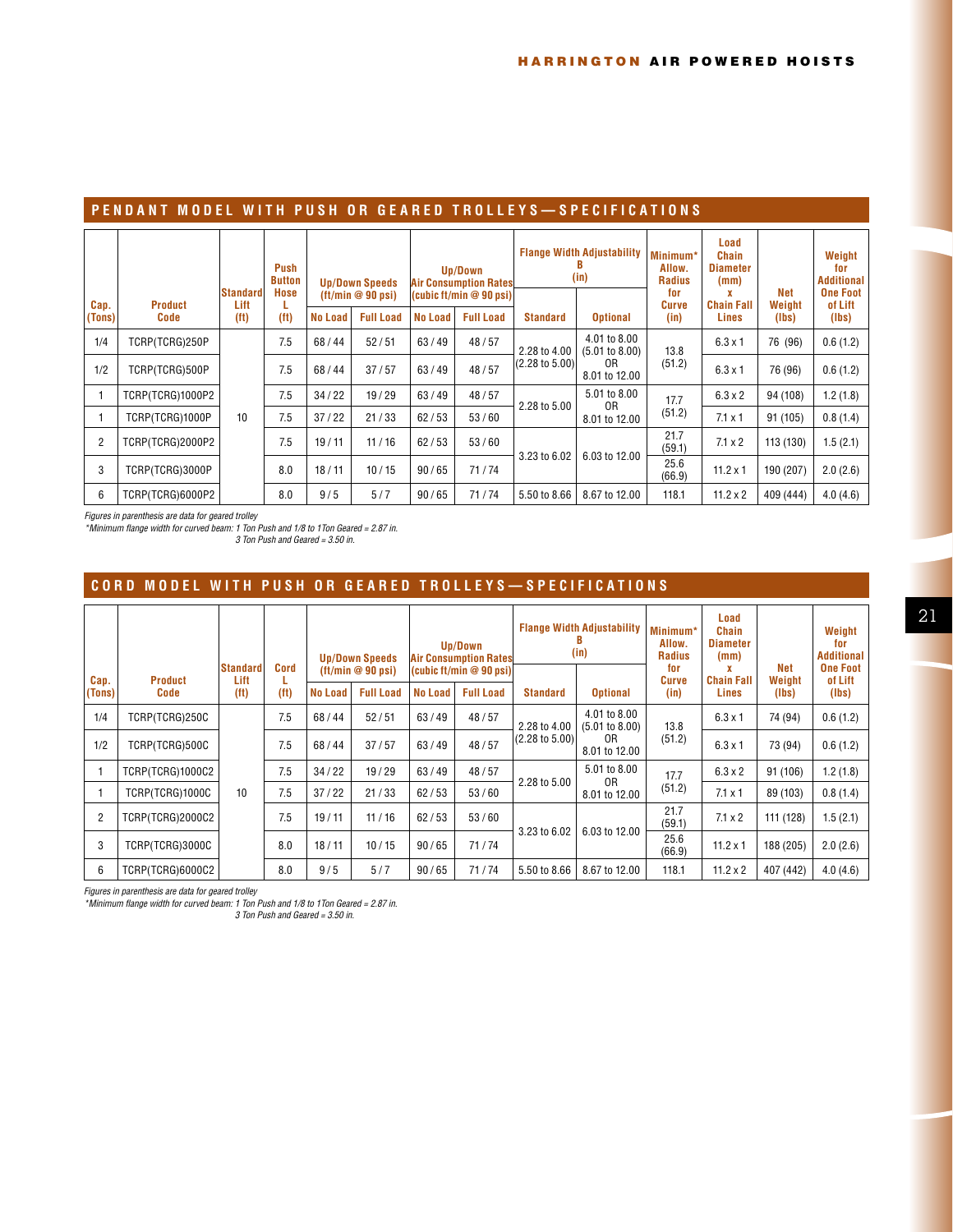# HARRINGTON

# **TCRM, TCRP and TCRG Air Powered Hoists** with Air Powered, Push and Geared Trolleys

|                | PENDANT AND CORD MODELS WITH PUSH TROLLEYS-DIMENSIONS |                              |           |           |           |           |           |      |      |           |           |           |           |      |  |
|----------------|-------------------------------------------------------|------------------------------|-----------|-----------|-----------|-----------|-----------|------|------|-----------|-----------|-----------|-----------|------|--|
| Cap.<br>(Tons) | <b>Product</b><br>Code                                | <b>Headroom</b><br>C<br>(in) | a<br>(in) | b<br>(in) | e<br>(in) | g<br>(in) | h<br>(in) | (in) | (in) | k<br>(in) | m<br>(in) | n<br>(in) | ۲<br>(in) | (in) |  |
| 1/4            | <b>TCRP250C/P</b>                                     | 18.6                         | 8.0       | 7.2       | 1.8       | 1.1       | 3.2       | 2.36 | 0.5  | 3.0       | 1.9       | 3.3       | 1.5       | 0.87 |  |
| 1/2            | <b>TCRP500C/P</b>                                     | 18.6                         | 8.0       | 7.2       | 1.8       | 1.1       | 3.2       | 2.36 | 0.5  | 3.0       | 1.9       | 3.3       | 1.5       | 0.87 |  |
|                | TCRP1000C2/P2                                         | 21.3                         | 9.8       | 9.3       | 2.2       | 1.1       | 4.2       | 2.80 | 0.9  | 3.7       | 2.2       | 4.4       | 2.0       | 0.98 |  |
|                | <b>TCRP1000C/P</b>                                    | 19.2                         | 9.8       | 9.3       | 2.2       | 1.1       | 4.2       | 2.80 | 1.0  | 3.7       | 2.2       | 4.4       | 2.0       | 0.98 |  |
| $\overline{2}$ | TCRP2000C2/P2                                         | 21.9                         | 11.8      | 11.0      | 2.7       | 1.1       | 5.0       | 3.35 | 1.0  | 4.4       | 2.8       | 5.2       | 2.4       | 1.26 |  |
| 3              | <b>TCRP3000C/P</b>                                    | 21.6                         | 12.6      | 12.8      | 3.1       | 1.3       | 5.8       | 3.94 | 1.5  | 5.3       | 3.1       | 6.0       | 2.7       | 1.42 |  |
| 6              | TCRP6000C2/P2                                         | 29.0                         | 17.6      | 18.9      | 4.1       | 1.7       | 7.3       | 6.10 | 3.8  | 6.7       | 3.4       | 7.7       | 6.0       | 2.76 |  |